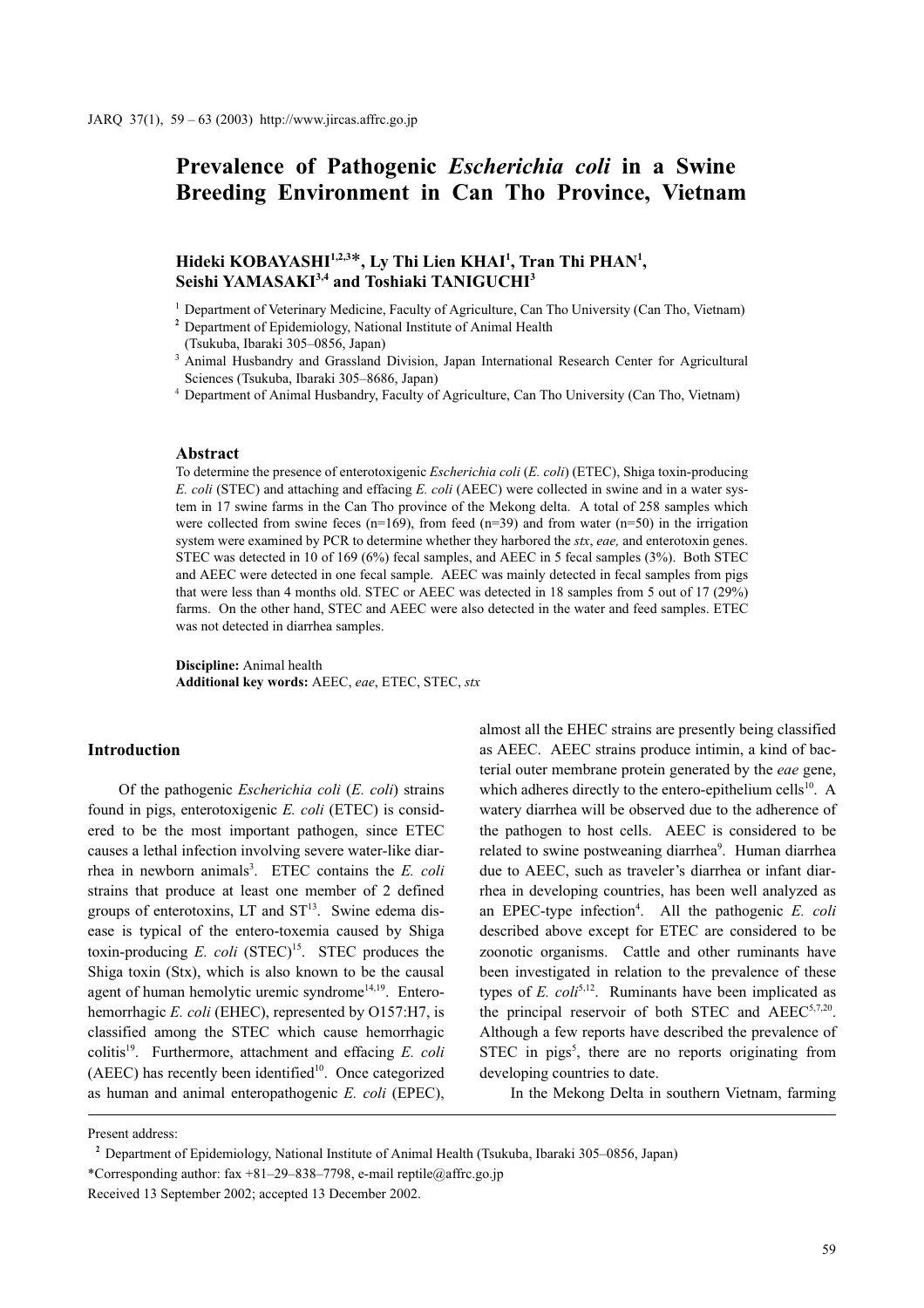systems employ a kind of agricultural recycling technique that combines crop production, animal husbandry, and aquaculture. Swine feces are shed directly into fishraising ponds located in the proximal part of the systems. Indirect passage through a bio-gas digester also  $occurs<sup>18</sup>$ . In the current study, we investigated the prevalence of pathogenic E. coli in swine fecal samples, as well as in water samples originating from swine farms. The water sources included swine drinking water tanks, fish ponds, drilled wells, canals, etc. Furthermore, to evaluate the bacteriocidal effects of the bio-gas digester apparatus, the number of enterobacteria in the water samples from the input and output ends of the apparatus were counted.

#### Materials and methods

#### 1. Presence of E. coli (including other enterobacteria) in water sources from swine farms

A total of 50 water samples were collected in 17 swine breeding farms (2 canals, 16 swine drinking water sources, 5 fish ponds, 2 swine drinking water tanks, 1 tap water source, 15 well water sources, and 9 bio-gas digester apparatuses) located in Omon province (number of sources  $= 2$ ) and Tan Phu Thanh village (n=15) in January 2002. All the water samples were cooled in an icebox and immediately transferred to the laboratory for examination. An aliquot of 0.1 mL of each water sample was spread onto a MacConkey agar (Eiken, Tokyo) plate and incubated at 37ºC for 18 h. All the colonies appearing on the plates were considered to be enterobacteria.

#### 2. Screening for STEC, AEEC, and ETEC in a swine breeding environment

A total of 258 samples, including the 50 water samples described above, were examined for the presence of the stx and eae genes by PCR screening for STEC and AEEC, respectively. The details regarding 208 samples collected in January 2002 were as follows: 16 swine fecal samples originated from pigs less than 10 days old, 6 from pigs 11 days to 1-month old, 60 from pigs >1 month to 3 months old, 36 from pigs >3 months to 7 months old, 50 from sows, 2 from boars and the remaining 39 from swine feed samples. Fecal samples were collected from the pens. When diarrheic pig(s) were detected in their pen, up to 3 diarrheic samples were collected from individual pigs. A 10 mL water sample was mixed into the same aliquot of double-concentrated trypticase soy broth (TSB, Difco, USA) and approximately 1 g of fecal and feed samples was transferred to 10 mL TSB. These inoculums were incubated at 37ºC for 18 h. Consequently, loops of the incubated medium were each spread onto separate MacConkey plates and were incubated at 37ºC for 18 h. Thickly colonized areas on the MacConkey plates were derived from the portion of the loop and were suspended in 0.5 mL saline solution. Suspensions of 5  $\mu$ L were used as PCR templates. The LT1, ST1, and ST2 toxin genes were targeted by PCR for ETEC detection which was restricted to the diarrheic samples from piglets (less than 1 month old)<sup>16</sup>.

In vitro amplification by PCR for the detection of STEC, AEEC, and ETEC was carried out, with 5 µL of the samples in a reaction mixture of 50 µL containing 1.25 mM MgCl<sub>2</sub>, 0.25 mM of each dNTP, 5  $\mu$ L of x10 PCR buffer, 0.625 unit of Taq DNA polymerase (rTaq polymerase, TOYOBO, Japan), and 20 pM of each primer. The PCR cycles consisted of pre-heating mixtures at 94ºC for 2 min, denaturation at 94ºC for 45 sec, annealing at 55ºC for 1 min and extension at 72ºC for 1 min. The amplifications were performed for 30 cycles. The PCR products were analyzed by agarose gel (1.5%) electrophoresis and visualized by staining with ethidium bromide. The PCR primers used in this study are listed in Table 1. In this report, *stx*- or *eae*-PCR positive samples were defined as either STEC- or AEEC-positive.

#### Results and discussion

### 1. Bacterial contamination levels in water samples and bacteriocidal potential at the level of a bio-gas digester apparatus

Enterobacteria were detected in more than half of the water samples. Of 4 well water samples, enterobacteria were detected at identical levels with those of the adjacent canal  $(>10^2$  to  $10^4$  CFU/mL). Fish ponds showed higher contamination levels, ranging from  $10<sup>3</sup>$ to10<sup>5</sup> colony-forming units (CFU) per mL, than did the water samples from other sources (Table 2). These results were not surprising, as swine feces were shed directly from pens to ponds. As one gram of swine feces contained around  $10^9$  CFU of *E. coli*, about 100 L of water was needed for dilution. Therefore, contamination levels in fish ponds were considered to be lower than expected, and the majority of the pathogens was considered to be stacked at the bottom of the ponds. The bacterial contamination levels in the wells and drinking water (most of the drinking water was supplied from wells in small-scale farms) were the lowest. The contaminants seeped into wells from fish ponds, and were supplied to pigs via the drinking water sources.

As for the bio-gas digester apparatus (Table 2), no significant difference was found between the results of bacterial analysis at the input and output ends of the apparatus. As the water samples were taken from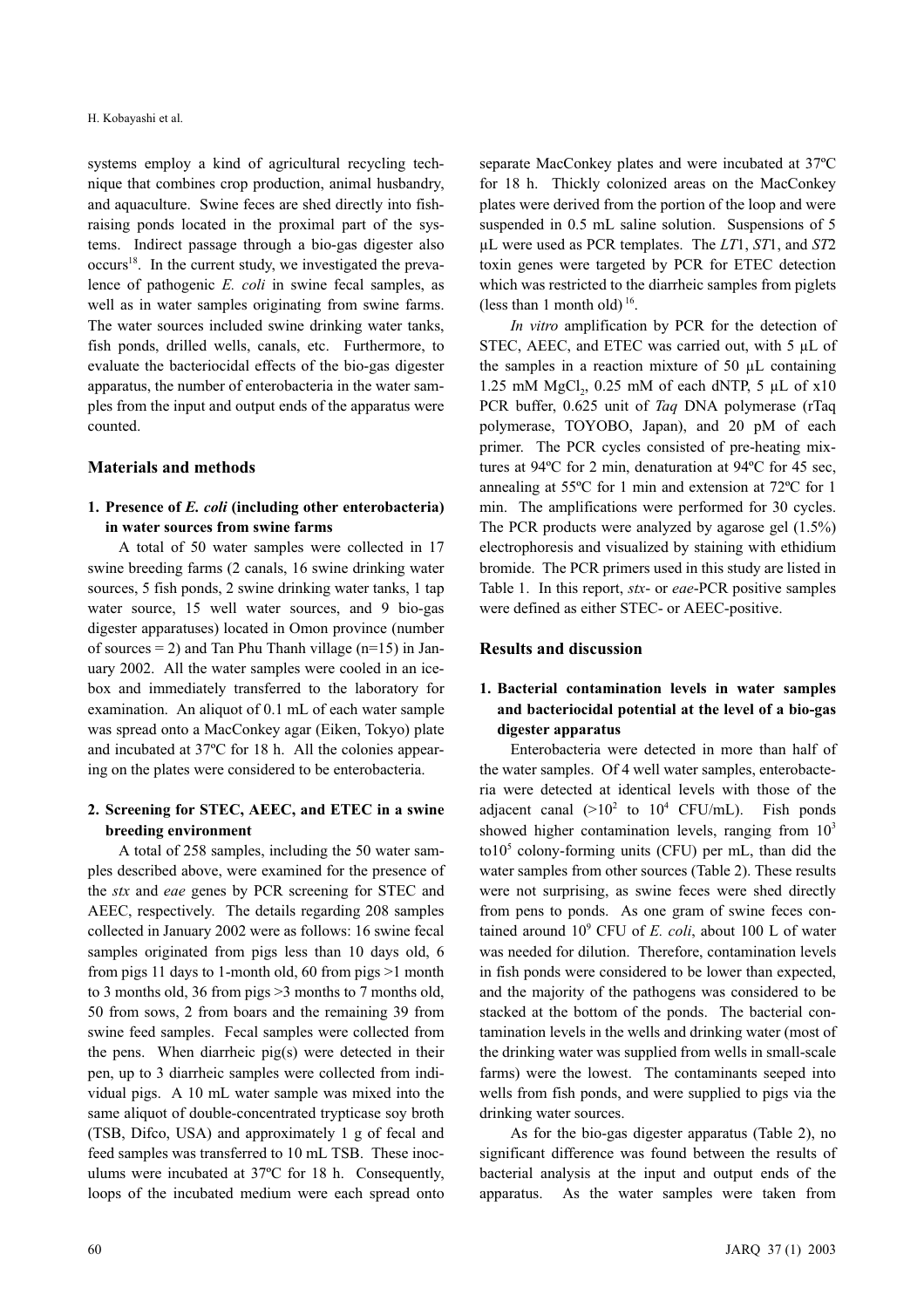| PCR primer (orientation)                 | Target gene $(s)$           | Sequences $(5^{\prime}-3^{\prime})$                    | Amplicon size (bp) | References |
|------------------------------------------|-----------------------------|--------------------------------------------------------|--------------------|------------|
| VT-com-u (forward)<br>VT-com-d (reverse) | stx1 and stx2 <sup>a)</sup> | <b>GAGCGAAATAATTTATATGTG</b><br>TGATGATGGCA ATTCA GTAT | 518                | 21         |
| eae-1 (forward)<br>eae-2 (reverse)       | eae                         | ACGTTGCAGCATGGGTAACTC<br>GATCGGCAACAGTTTCACCTG         | 815                | 11         |
| $LT-1F$ (forward)<br>$LT-1R$ (reverse)   | LT1                         | GGCGACAGATTATACCGTGC<br><b>CCGAATTCTGTTATATATGTC</b>   | 696                | 17         |
| ST1-F (forward)<br>ST1-R (reverse)       | ST <sub>1</sub>             | <b>CCGTGAAACAACATGACG</b><br>ACATCCAGCACAGGCAGGATT     | 240                |            |
| ST2-F (forward)<br>ST2-R (reverse)       | ST <sub>2</sub>             | <b>ATCGCATTTCTTCTTGCATC</b><br>GGGCGCCAAAGCATGCTCC     | 172                | 6          |

Table 1. Nucleotide sequences of the PCR primers used for the detection of STEC, AEEC and ETEC by in vitro amplification

a): The positions of the stx conserved sequences of the primers for the stx genes are as follows: Sense primer VT-com-u, positions 280 to 300, and antisense primer VT-com-d, positions 778–797.

streams of water within the apparatus, most of the bacteria appearing in the water were considered to have passed through the apparatus within a short period of time. Although it was confirmed that the effluent of the apparatus had the highest levels of contaminants, bacterial levels in the sludge of such an apparatus should be examined in order to evaluate the bacteriocidal potential.

### 2. Screening of STEC, AEEC and ETEC in the swine breeding environment

Most of the pigs bred in both the Omon and the Tan Phu Thanh farms appeared to be quite healthy. No diarrheic pigs were found in any of the 15 farms in the Tan Phu Thanh village. However, a total of 17 diarrheic samples from newborn piglets were collected from 8 pens in 2 large-scale farms in the Omon province (Table 3). ETEC was not detected among these samples by PCR. STEC and/or AEEC were detected in 18 samples from 5 out of 17 (29.1%) farms (Table 3); 4 of these samples originated from feed and water supplies (Table 4). Thus,

|  |  | Table 2. Number of E. coli (including other enterobacteria) in water sources from swine farms |  |  |  |
|--|--|-----------------------------------------------------------------------------------------------|--|--|--|
|--|--|-----------------------------------------------------------------------------------------------|--|--|--|

| Sample                  | No. of enterobacteria in water samples (CFU/mL) |            |                |                |                |           |
|-------------------------|-------------------------------------------------|------------|----------------|----------------|----------------|-----------|
|                         | $\mathbf{0}$                                    | $1 - 10^2$ | $>10^2 - 10^3$ | $>10^3 - 10^4$ | $>10^4 - 10^5$ | $>10^{5}$ |
| Canal $(n=2)$           |                                                 |            |                |                |                |           |
| Drinking water $(n=16)$ |                                                 | 3          | 4              |                |                |           |
| Fish pond $(n=5)$       |                                                 |            | 2              | 2              | 1              |           |
| Tank water $(n=2)$      |                                                 |            |                |                |                |           |
| Tap water $(n=1)$       |                                                 |            |                |                |                |           |
| Well water $(n=15)$     | 5                                               | 6          | 3              | 1              |                |           |
| Bio-gas digester #1     |                                                 |            |                |                |                |           |
| Input (Not tested)      |                                                 |            |                |                |                |           |
| Output                  |                                                 |            |                |                |                | (a)       |
| Bio-gas digester #2     |                                                 |            |                |                |                |           |
| Input                   |                                                 |            |                |                | $\bigcirc$ b)  |           |
| Output                  |                                                 |            |                |                |                |           |
| Bio-gas digester #3     |                                                 |            |                |                |                |           |
| Input                   |                                                 |            |                |                |                |           |
| Output                  |                                                 |            |                |                |                |           |
| Bio-gas digester #4     |                                                 |            |                |                |                |           |
| Input                   |                                                 |            |                |                |                |           |
| Output                  |                                                 |            |                |                |                |           |
| Bio-gas digester #5     |                                                 |            |                |                |                |           |
| Input                   |                                                 |            |                |                |                |           |
| Output                  |                                                 |            |                |                |                |           |

a): The black circles denote the location of the number of enterobacteria above written at the output end of the bio-gas digester. b): The white circles denote the location of the number of enterobacteria above written at the input end of the bio-gas digester.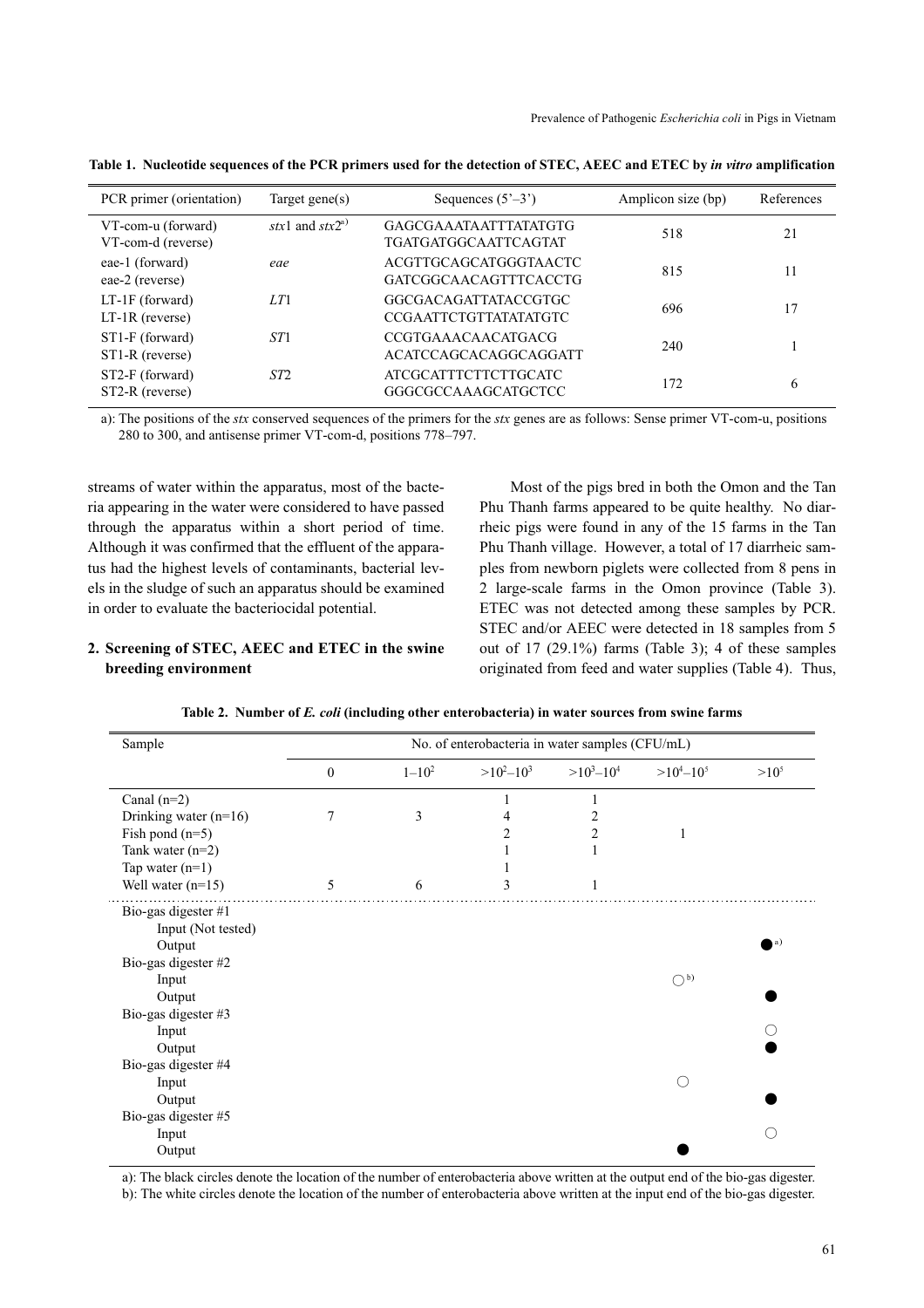

Fig. 1. Prevalence of STEC and AEEC in pigs

the bacterial pathogens might have circulated between the water system and the farm animals. On the other hand, STEC and AEEC were highly prevalent in young pigs. AEEC in particular was only detected in pigs less than 4 months old (Fig. 1). It is known that intimin has a strong antigenicity. Intimin is classified into several subtypes; α, β, γ, ε, ζ and θ and there is no immunological cross-reaction among these subtypes<sup>2,8</sup>. Previously, we confirmed that intimin was expressed in the E. coli

| Farm                     | No. of samples STEC |                  | <b>AEEC</b>      |
|--------------------------|---------------------|------------------|------------------|
| 1                        | $56(4)^{a}$         | $\boldsymbol{0}$ | 0                |
| $\overline{\mathbf{c}}$  | 11                  | $\overline{0}$   | $\boldsymbol{0}$ |
| 3                        | 6                   | $\overline{0}$   | $\mathbf{0}$     |
| $\overline{\mathcal{L}}$ | 7                   | $\overline{0}$   | $\boldsymbol{0}$ |
| 5                        | 7                   | $\overline{0}$   | $\boldsymbol{0}$ |
| 6                        | 7                   | $\mathbf{0}$     | $\boldsymbol{0}$ |
| 7                        | 11                  | $\overline{0}$   | $\mathbf{0}$     |
| 8                        | 6                   | $\mathbf{0}$     | $\mathbf{0}$     |
| 9                        | 15                  | $\boldsymbol{0}$ | 3                |
| 10                       | 7                   | $\overline{2}$   | $\mathbf{1}$     |
| 11                       | 3                   | $\mathbf{0}$     | $\mathbf{0}$     |
| 12                       | $\overline{4}$      | $\mathbf{1}$     | $\mathbf{0}$     |
| 13                       | 3                   | $\overline{0}$   | $\mathbf{0}$     |
| 14                       | 5                   | $\overline{0}$   | $\boldsymbol{0}$ |
| 15                       | 9                   | $\overline{0}$   | $\boldsymbol{0}$ |
| 16                       | 10                  | 3                | $\overline{c}$   |
| 17                       | 91 (13)             | 6                | $\overline{c}$   |
| Total                    | 258 (17)            | 12               | 8                |

a): The numbers in parentheses represent the number of diarrheic fecal samples.

strains frequently isolated among feces from free-range cattle. More than one subtype of intimin-positive E. coli strains is usually detected in animals in a herd. (unpublished study). Even in the cases when the animals are immunized with a subtype of intimin, the other subtypes of E. coli strains can still infect the animal. Therefore, limited subtypes of E. coli strains will eventually spread in swine farms. The best method of removing AEEC from farms is thus suitable processing of feces of pigs less than 4 months old.

Although a small number of samples was tested in this study, we confirmed that pathogenic E. coli were more prevalent among young pigs. In order to detect pathogenic E. coli in farms in Vietnam, PCR or detection

Table 4. Screening for STEC and AEEC in a swine breeding environment

| Sample                            |                |                | STEC AEEC STEC+AEEC |
|-----------------------------------|----------------|----------------|---------------------|
| Pig:                              |                |                |                     |
| $\leq$ 3 months old (n=82)        | 5              | $\mathfrak{D}$ | 1                   |
| $3-7$ months old (n=36)           | 2              | 2              |                     |
| sow $(n=50)$                      | $\mathfrak{D}$ |                |                     |
| boar $(n=2)$                      |                |                |                     |
| Feed $(n=39)$                     |                | 1              |                     |
| Canal $(n=2)$                     |                |                |                     |
| Drinking water $(n=16)$           | 1              | 1              |                     |
| Fish pond $(n=5)$                 |                |                |                     |
| Tank water $(n=2)$                |                |                |                     |
| Tap water $(n=1)$                 |                |                |                     |
| Well water $(n=15)$               |                |                |                     |
| Bio-gas digester (input) $(n=4)$  |                |                |                     |
| Bio-gas digester (output) $(n=5)$ |                |                | 1                   |